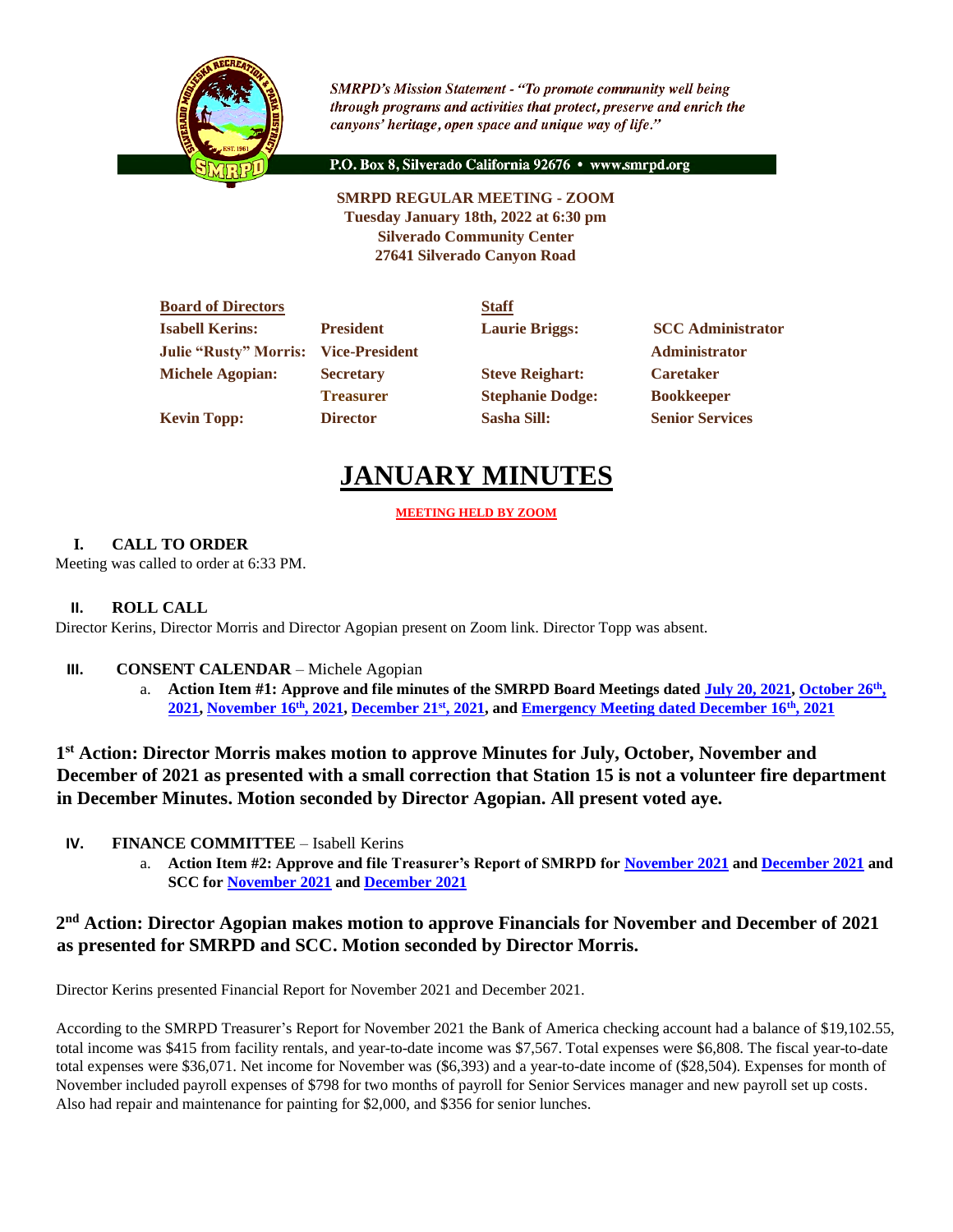According to the Treasurer's November 2021 Report, SCC Bank of America checking account had a balance of \$22,047 and the savings account had a balance of \$18,054 as of November 31<sup>st</sup>, 2021. The total income was \$42,897. Tuition was \$42,397 and the total expenses were \$25,031. The fiscal year-to-date total income is \$155,111, with fiscal year-to-date total expenses at \$136,108. There was a net income of \$17,866 with year to date net income of \$19,003. Unusual expenses were a bathroom leak acquiring extensive work with mold remediation and reflooring, some costs will be seen in Fixed Assets on Balance Sheet.

According to the Treasurer's December 2021 Report, the SMRPD Bank of America balance on 12/31/2021 was \$190,290.66, county account is at \$37,088. Total income was \$160 comprised of \$100 in Storm Fire donations under Bond Fire and \$60 for Flea Market, and year-to-date income was \$7,727. Total expenses were \$7,555, with the fiscal year-to-date total expenses being \$43,626. Net income for December was (\$7,395) and a year-to-date income of (\$35,899). Unusual expenses for the month included payroll expenses for year end bonuses for staff approved by board in December. New plumbing with Insta hot and faucet in kitchen for \$1,567 at Silverado Community Center, \$219 for reordering of Quickbook checks, \$187 reimbursed funds to Diane Young for Community Thanksgiving Dinner, \$1,021.60 Bond Fire storm damage that included lunch for Team Rubicon, snacks, Home Depot costs for supplies. According to the Balance Sheet, as of December 31, 2021, SMRPD had \$37,088 in the county checking account and \$187,583 in the BofA Rec Checking Account. Although COVID Grant money in the amount of \$108,681 was received it has not posted in the account as of date of meeting.

According to the Treasurer's December 2021 Report, SCC Bank of America checking account as of 12/31/2021 had a balance of \$18,133.57 the savings account had a balance of \$19,054 . There was a net income of \$26,495. Tuition income was \$33,491 in month of December, what you'll see in the financials is that tuition was \$26,495.50, this is not accurate due to an incorrect posting of the bank of tuition to the SMRPD account on 12/6/2021. This will be corrected as an interfund receivable per CPA. The net profit for December is \$2,047.55 keep in mind that the accurate amount should be a net profit of \$9,043. Unusual expenses for December had a Worker's Compensation bill \$650, wages and salary had staff bonuses \$1,026.42, seminar for instructors, advertising for new teacher, fixed asset for reimbursement for cabinet expenses for new kitchen, down payment for installation of new kitchen, repair and maintenance due to leak in classroom during last rain storm, health and safety we purchased two way radios for teachers, and Covid tests, the total expenses were \$24,448. The fiscal year-to-date total income is \$181,606, with fiscal year-to-date total expenses at \$163,288. Net income of the year thus far at \$18,318. According to the Balance Sheet, as of December 31, 2021, SCC had \$9,906 in the BofA checking account and \$19,0543 in the Business Savings BofA Account. Please note, the tuition posted through the bank was incorrect and will be corrected by journal entries and a transfer from the SMPRD account will be done as some tuition was incorrectly posted to SMRPD.

#### **Public Comments**

- o Francesca Duff What was the surge in November? Director Kerins shared this was due to being closed in end of September and beginning of October for two weeks due to COVID. A credit was given to families for this closure. December tuition also went down because school was closed for Holidays, so there was a decrease of tuition in the month of December. There was also a lower number of kids in December due to Holidays.
- o Joann Hubble Is there space provided for Canyon kids since there is a waiting list now? Director Kerins responded that yes there is and we will speak more on that in the SCC report.
- o Joann Hubble In November, there was about \$19,000 in the bank account for SMRPD and now there's \$190,000. Where did that money come from and what was it? And what do we get from the County? Response: Director Kerins stated that in December we transferred \$100,000 from the SMRPD County account. Director Kerins reported the County account has a remaining balance of \$37,088. Director Kerins stated it depends on what we get every year, however it is about \$75,000 to \$120,000 per year from tax income. According to Francesca Duff there may be bumps in tax income throughout the year as monies are allocated the SMRPD account.
- o Scott Breeden Can you describe the storm damages a little more for December SMRPD report? Response: Director Kerins stated expenses were for lunch for Team Rubicon of \$290 and various expenses Team Rubicon and other emergency responders requested from Home Depot to assist in mud clean up and protection to homes.

# **V. OTHER DISTRICT BUSINESS**

*(Pursuant to Government Code Section 54954.2 public comments will be allowed during agenda items before Board Discussions. Time limit is 3 minutes per person limited to one session per person per issue)*

- a. Board Appointment
	- i. Submittals
		- Applicants JoMarie Varela and Jessie Bullis presented their letters for candidacy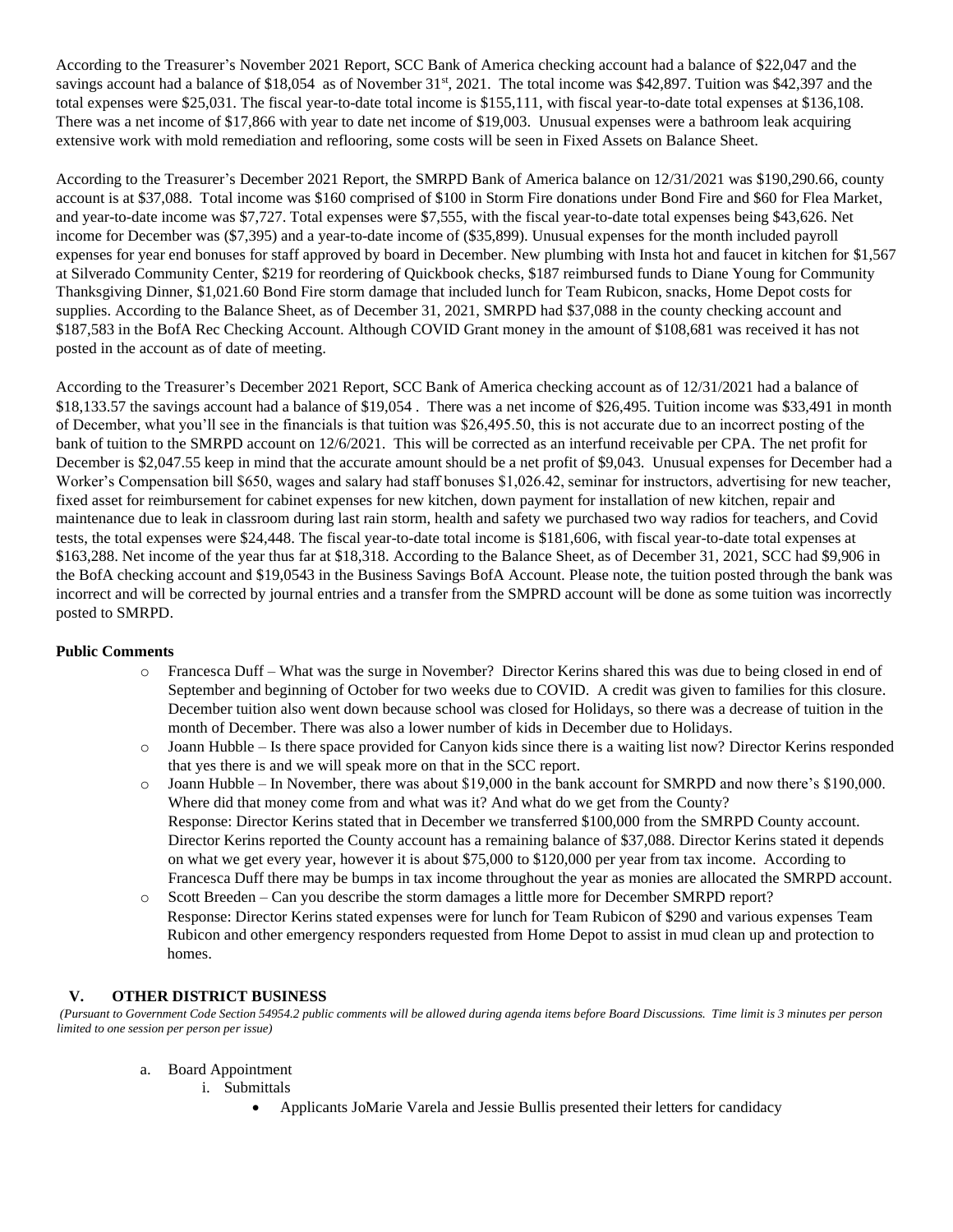• Director Kerins noted that the vacant seat made available by resignation will be filled by appointment through the end of November. Elections will be held this November for this seat and two others. If interested in being a board member need to apply to be on the ballot in June, with elections in November. Director Morris offered to assist anyone interested in applying for the board

# **Public Comments**

- Joanne Hubble asked what JoMarie stands for regarding nature of the community. Jo responded she wanted to keep it rural, that is why her family moved here but wants to make sure they are safe and that they thrive. Take advantage of any opportunity available.
- Geoff asked where the applicants lived. Jo responded she's in Silverado Canyon. Jessie is in Modjeska.

### **Board Comments**

• Director Agopian wanted to stress that the board encourages anyone interested to run for elections and that she is happy to assist with the process.

**3 rd Action: Director Morris makes motion to approve JoMarie Varela for SMRPD Director based on her strong financial background. Director Agopian stated she wanted to deliberate with Director Topp. After discussion Director Kerins seconded the motion. Further discussion between Directors was conducted. Vote was then taken on this motion. Director Morris voted aye, Directors Kerins and Agopian vote nay. Motion does not carry.**

**Director Agopian makes motion to appoint Jessie Bullis for SMRPD Director. Motion seconded by Director Kerins. After discussion vote was taken. Directors Kerins and Agopian voted aye. Director Morris voted nay. Motion carried. It was noted that it is important that Modjeska Canyon be represented on the board.**

- b. Form 700 Statement of Economic Interest All Directors need this form submitted by April  $1<sup>st</sup>$
- c. Ad Hoc Committee Bond Fire
	- i. Director Kerins reported the County approved some recommended items from NRCS report at the Board of Supervisors meeting and suggested additional items be addressed by IRWD for Williams Canyon. Only creek projects will be available for repair through the County and NRCS as it affects public road. There is a program we may be able to qualify for known as the Water Shed and Flood Prevention Operations Program, also with the USDA NRCS. The WSFPOP is through the federal government where 75% of funds would be from the program and 25% would be provided through SMRPD or donations/in kind. Director Kerins will continue to research this option.

#### **Public Comments**

- Francesca Duff What is the County flood prevention program doing here in Orange County? Response: Director Kerins stated we have been in discussion with Michelle Anderson's office at the OC Sheriff's Department, she is in charge of Emergency Services, and we are trying to discover why we are in the situation we are in. We are waiting on a date for a meeting to discuss this issue
- Geoff Sarkissian Curious to find out why they are MIA. Just found out about them the last two weeks.
- Joann Hubble Be careful what you wish for
	- ii. [Residents affected by](https://1drv.ms/x/s!An_OKisCbP0FlwpZjPeZna-YL3QR?e=ogLXy6) road closures Director Kerins presented an Excel spreadsheet based off the CARES Act money and what we may do with these funds - \$108,681 was received from the CARES Act. Per special district attorney we can use some of those funds for emergency services utilizing careful analysis and criteria. There was a rough estimate of allocation of \$50,000 from the CARES Act presented based on recent response from Bond Fire Debris flow egress locations and funds used to clear emergency egress.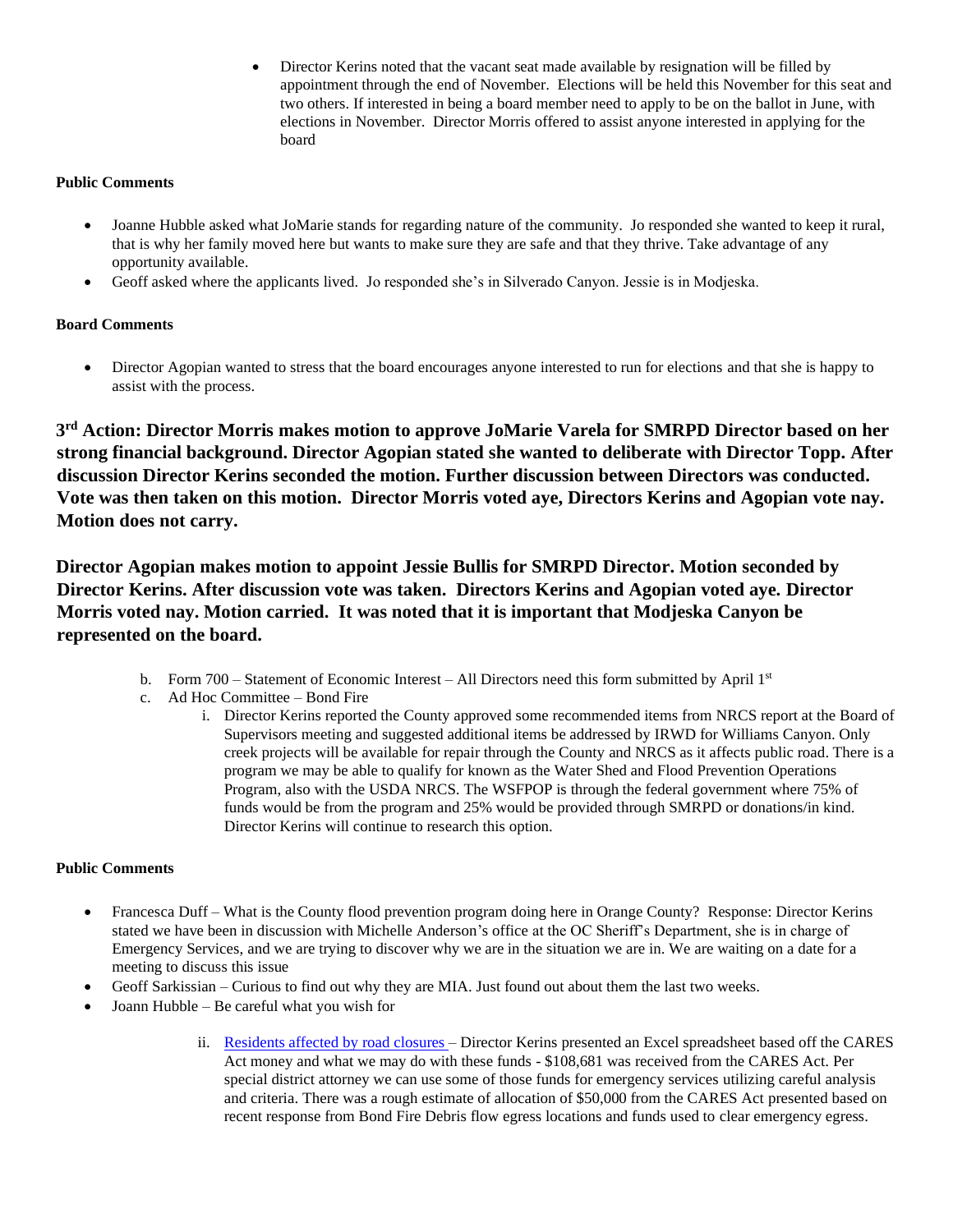Estimates based on 917 homes in the 92676 zip code where district receives funds. This is presented as an example of processes that could be utilized to respond to emergency egress clean up on private roads.

#### **Public Comments**

- o Joann Hubble stated most of the recommendations for Williams Canyon were addressed in the second NRCS report for Williams Canyon. Director Kerins stated this was based off the costs and we don't have the costs of what Williams Canyon would cost.
- o Geoff Sarkissian While the effort to proportion things out by the homes effected is a good start, as mentioned it leaves out Williams and it leaves out Modjeska Canyon. He would not want to see this be used as a template exactly for the future, but thought it was a good first stab at it, but a little more work needs to be done to figure out what's going to happen. He stated his assumption was this estimation is for what needs to be done in order to get emergency vehicles in and out. He liked the idea of being prepared, because it is going to happen again. He appreciated the effort and that it's a good start. Also stated that there is no plan in place to get rid of the mud. Director Kerins responded his assumption was correct and that the analysis was based on emergency blockage of private roads where SMRPD could assist with private property egress to primarily assist with getting residents out for mandatory evacuations. The idea is that the Board would set aside funds for emergency services by private operators since the county is unable to assist on private roads.
- o Francesca Duff Modjeska has a number of private roads that could easily be blocked that are not serviced by the county. Thinks it's a good estimate of what happened for this incident, but should not be used as a template. Director Kerins stated that if the board members decided to set aside an amount to go towards emergency services this is a template of how a formula could be put into place to respond to future events. At this time there are no resolutions or anything regarding this…It is only a process that the board could research and how we could contribute towards emergency egress in the future.
- o Scott Breeden What happens if there is not enough money? How do you decide who gets what? Director Kerins stated this was all subjective until we have money set aside for service, however it is based upon number of homes in the 92676 area code and the percentage of homes that could be affected by various private road closures or impact on emergency egress. The proposed \$50,000 was used to give examples of monies that could be allocated towards specific impact areas
- o Jessie Bullis Is there a certain amount of the \$108,681 that we can use for this?

Director Kerins responded that 51% will go to SMRPD and 49% will go to SCC in the same percentage that COVID Grant was broken down. She further stated she thought this was a good use of our funds, as it directly impacts our community, and had this option verified by special district council. As of now there are no funds set aside for emergency services.

Geoff Sarkissian – He asked about what would cause these funds to be used, would a formal declaration of emergency need to be declared? Director Kerins expressed concern that we wait for formal declaration since we've seen how long it takes to have emergency declarations declared. Needs are immediate. We need immediate response based on past experiences. She further stated that public funds need to be approved and set aside for this use. Director Agopian also stated that resolutions must be made to be set aside.

Joann Hubble –Suggested to keep it in the general account. Director Agopian – Any allocation of funds would need resolution and voting by the SMRPD Board of Directors.

#### **Director Comments**

- o Director Agopian Does not see anything concerning Williams Canyon Road in this estimate, was this considered? Director Kerins stated estimates were strictly for emergency egress issues on private roads and that she did not have the costs for Williams Canyon as private citizens took care of it.
- d. Ad Hoc Committee Grants
	- i. [Per Capita Grant](https://www.parks.ca.gov/?page_id=30095) Director Kerins stated this was submitted and accepted by the administrator of the grant. Grants submitted for Silverado and Modjeska playgrounds.
	- ii. [COVID Grant](https://www.csda.net/advocate/take-action/covid) Use of Funds discussion Director Kerins reports that \$108,681 was received for CARES Act and that \$50,000 will be going towards the SCC and \$58,681 will go to SMRPD based on percentages submitted to the State. Director Kerins suggested donating \$2,500 of the Covid monies to ICL for Canyon Watch Radio Communications.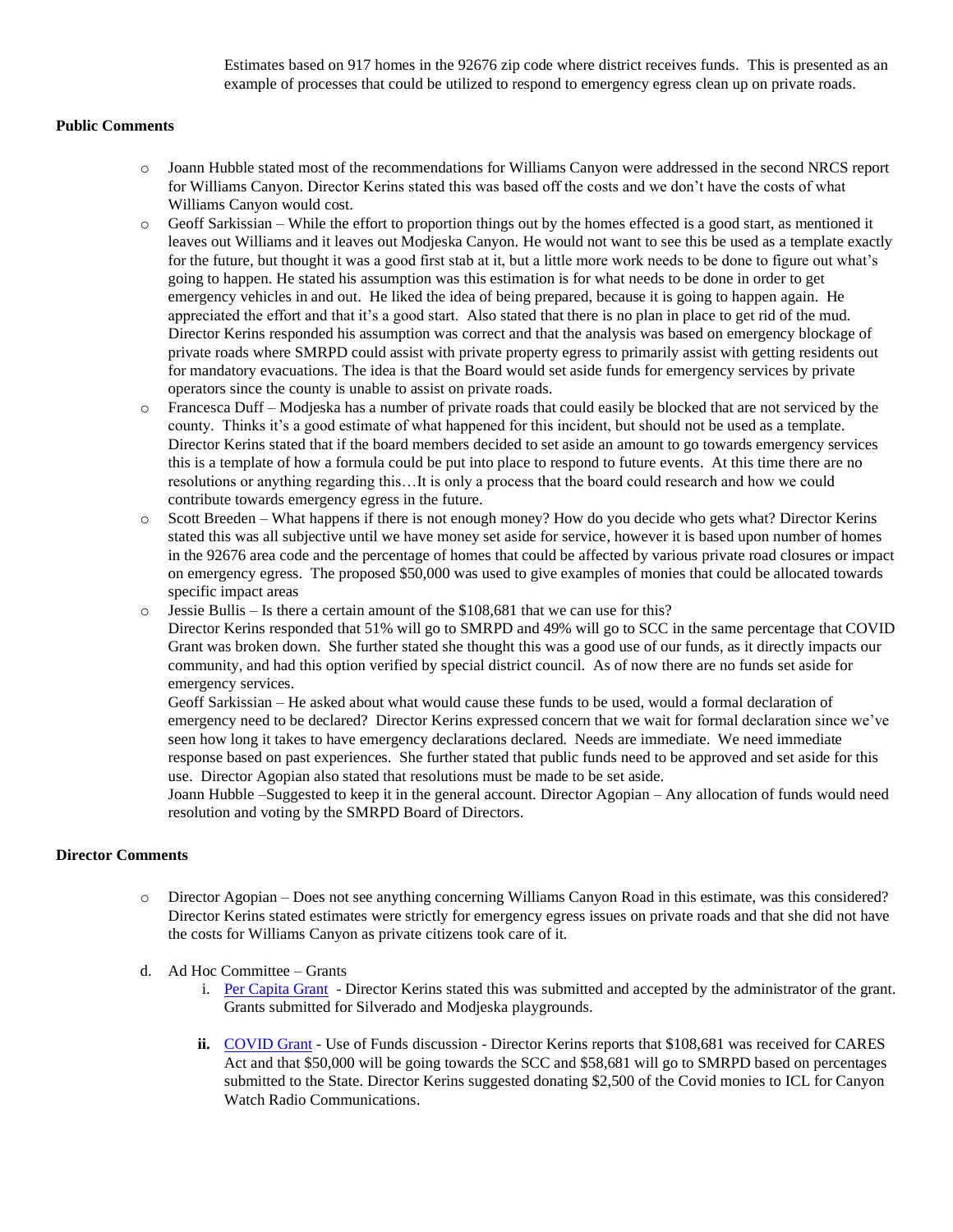# **Public Comments**

- Francesca Duff Would like to see the SMRPD keep options open. Suggests that funds not be earmarked for special accounts. Suggests that three years of operating expenses should be kept aside. Director Kerins shared there was \$109,000 in the county bank account.
- Joann Hubble If you plan on sponsoring something in the future, put the money in the general fund.
- JoMaire Valero Does parks board have a reserve fund? Suggests that extra be kept aside in each fund so if emergency comes up you can use it there. Director Kerins responded that is the approximately \$190,000 SMRPD currently has in the bank account. There is no separate reserve fund.
- Francesca Duff Stated when money is donated or designated for a specific purpose it must use it for that purpose, that is why she thinks we should put the money is in the general fund instead of designating it.

#### **Director Comments**

- Director Agopian Stated that although SMRPD is here to serve the community she does not think it fair for all financials to ride on SMRPD and \$50,000 is not a lot for emergency services when talking about the entire Canyon. She shared clean-up of Giracci cost \$250,000 in 2010 and that is only 10 acres, it probably cost more this time. Giracci is on Santiago Canyon however it is at the mouth of Williams Canyon and often receives the brunt of what happens in Williams Canyon. Insurance does not cover anything as it is commercial and residential, so often Giracci, unfortunately, gets the short end of the stick in these situations. She stated she did not think \$50,000 would be worth it to set aside and feels that it should be used for other purposes, while continuing to apply for grants and other programs.
- Director Kerins asked for input to write press release for Covid grant.
	- e. Notice of Intent Silverado Bridge Replacement Director Kerins reported that this will be discussed at a Board of Supervisors meeting (date pending), it was posted on the Silverado Community Center door. This bridge is at Ladd Canyon Road, other bridges will be replaced by county and will be appropriately noticed.

### **VI. SILVERADO CHILDREN'S CENTER (SCC) OVERSIGHT COMMITTEE** – Isabell Kerins

- a. [Report](https://1drv.ms/w/s!An_OKisCbP0Flxi4h7DZtN5bZTfx?e=2ROkK5) Director Kerins reported that we will be slowly adding more children from the inquiry list as we have filled the teacher position, while keeping Canyon children a priority.
- b. Report on Friends of Silverado Children's Center  $501c(3)$  Sarah Pizzaruso reported that they have finished their first year, which the report link shows the highlights of the year. All paperwork has been submitted, official status received in June 2021, and FSCC has just over \$10,000 in the bank from donations and fundraising. FSCC will be starting to work on various projects on the hit list which is posted online. Focus will be on Outdoor Classroom certification. Garden Club will be started soon and will be incorporated into the curriculum to assist the staff and create community with the families.
- c. [Pay Scale Revision](https://1drv.ms/w/s!An_OKisCbP0FlxcG5Xm4ozAv9J8G?e=jqR1p0) Director Kerins reported this change, effective 1/1/2022, was adjusted to meet minimum wages required by the State of California. A more comprehensive update on Pay Scale is forthcoming.
- d. [Director Quarterly Bonus -](https://1drv.ms/x/s!An_OKisCbP0Flw-ROpoZlFRU3JdT?e=Fz2UVx)  $3^{rd}$  and  $4^{th}$  Quarter– Director Kerins presented total bonus will be \$1,000 for  $3^{rd}$  and  $4^{th}$ quarter. Bonus structure is based on tuition income.

#### **VII. FACILITIES/SAFETY/MAINTENANCE COMMITTEE**

- a. Rental Request Director Kerins reported there will be an event at Modjeska Park 1/22/22 Noon to 4 PM
- b. Report from Facility and Safety Committee Michele Agopian tabled, no update.
- c. SMRPD will move forward putting lights on stage on timer. This was approved by the board previously.

#### **VIII. RECREATION COMMITTEE** – No update.

# **IX. FUNDRAISING COMMITTEE**

- a. Blood Drives Director Morris reported the blood drive on 12/21 was successful with 11 units collected. Goal was met. There is another Blood Drive scheduled for 3/18/22. Blood situation in Orange County is dire.
- b. Flea Market Director Kerins reported the next Flea Market will be held on 1/22/22.

#### **X. COMMUNICATIONS COMMITTEE**

- a. Report from Communications Committee Tabled due to Director Topp's absence.
- b. SMRPD Website Isabell Kerins
	- i. Add Donation Landing page and Donation "Button" on all pages . This should be added to the SMRPD website because the SMRPD qualifies for tax deductions.

#### **XI. PERSONNEL COMMITTEE**